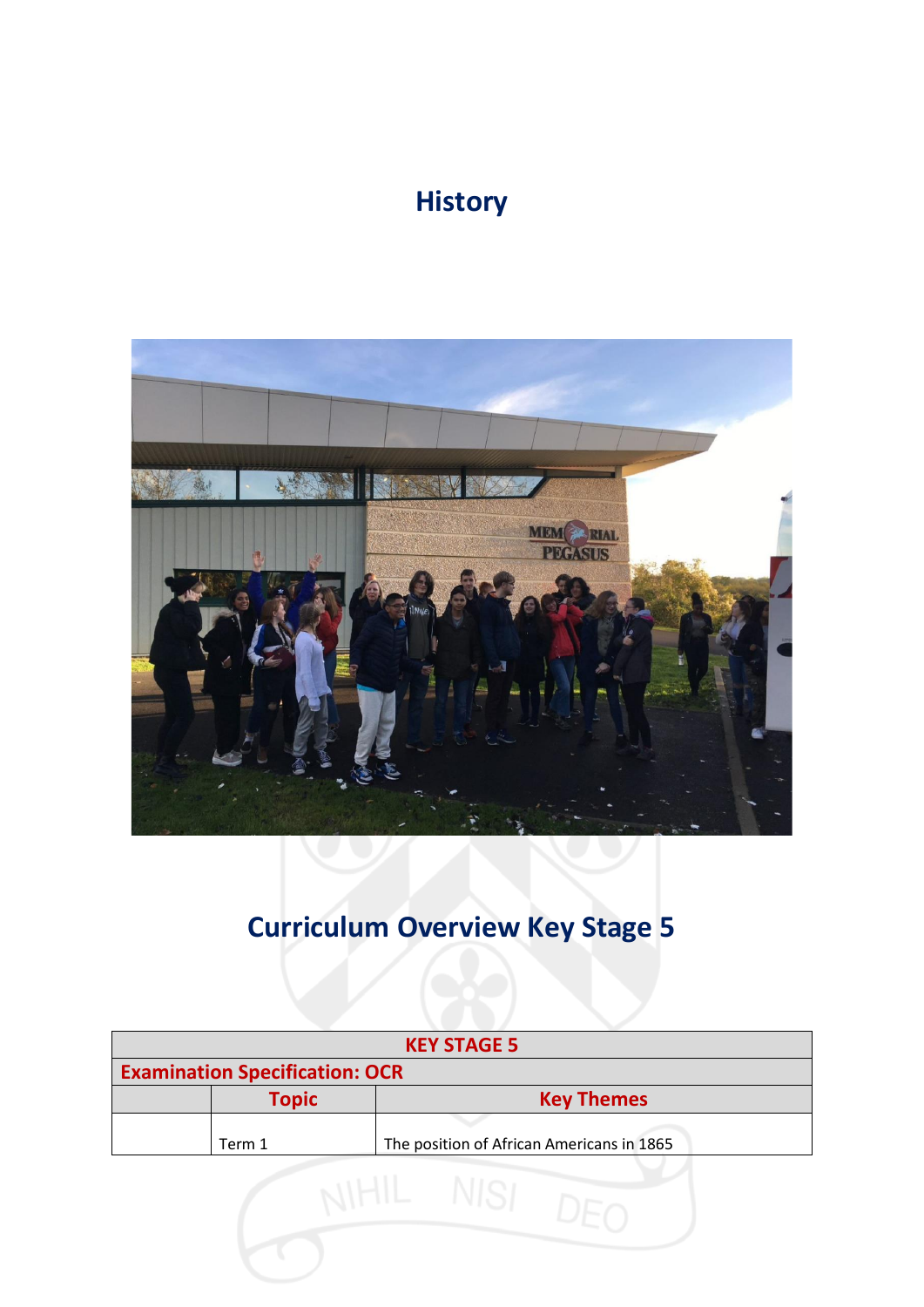| <b>YEAR 12</b> | <b>African Americans</b><br>and civil rights                               | The role of the US government in the development of civil<br>rights<br>The role of African American individuals in the development<br>of civil rights<br>The opposition to civil rights<br>The importance of organisations in the development of civil<br>rights                          |  |
|----------------|----------------------------------------------------------------------------|-------------------------------------------------------------------------------------------------------------------------------------------------------------------------------------------------------------------------------------------------------------------------------------------|--|
|                | Term 2<br><b>Trade Unions and</b><br>civil rights                          | The position of unions and organised labour<br>Industrial growth and economic change<br>Federal government attitudes and actions                                                                                                                                                          |  |
|                | Term 3<br><b>Trade Unions and</b><br>civil rights                          | The First and Second World Wars<br>Union unity<br>Union action and membership                                                                                                                                                                                                             |  |
|                | Term 4<br><b>Native Americans</b>                                          | The progress and development of Native Americans rights<br>Federal government attitudes and actions<br>Native American responsibility<br>Conclusion: the improvement of Native American rights                                                                                            |  |
|                | Term 5<br>Women and civil<br>rights                                        | The position of women in 1865<br>The campaign for political rights 1865 - 1960<br>The campaign for political rights 1960 - 92<br>The main developments of social and economic change<br>1865 - 1992                                                                                       |  |
|                | Term 6<br>Churchill, 1929 - 51<br>Churchill's view of<br>events, 1929 - 40 | Why was Churchill out of office for so long, 1929 - 39?<br>What were Churchill's views on India?<br>What were Churchill's views on the abdication of Edward<br>VIII?<br>What were Churchill's views on rearmament and<br>appeasement?<br>Why did Churchill become prime minister in 1940? |  |
| <b>YEAR 12</b> | Term 1                                                                     | Why was Italian unification so unlikely before 1848?<br>Which ideas about Italy's future were most likely to win<br>support by 1848?                                                                                                                                                      |  |
|                | Term 2                                                                     | Why were revolutionary hopes raised then dashed in 1848<br>and 1849?                                                                                                                                                                                                                      |  |
|                |                                                                            |                                                                                                                                                                                                                                                                                           |  |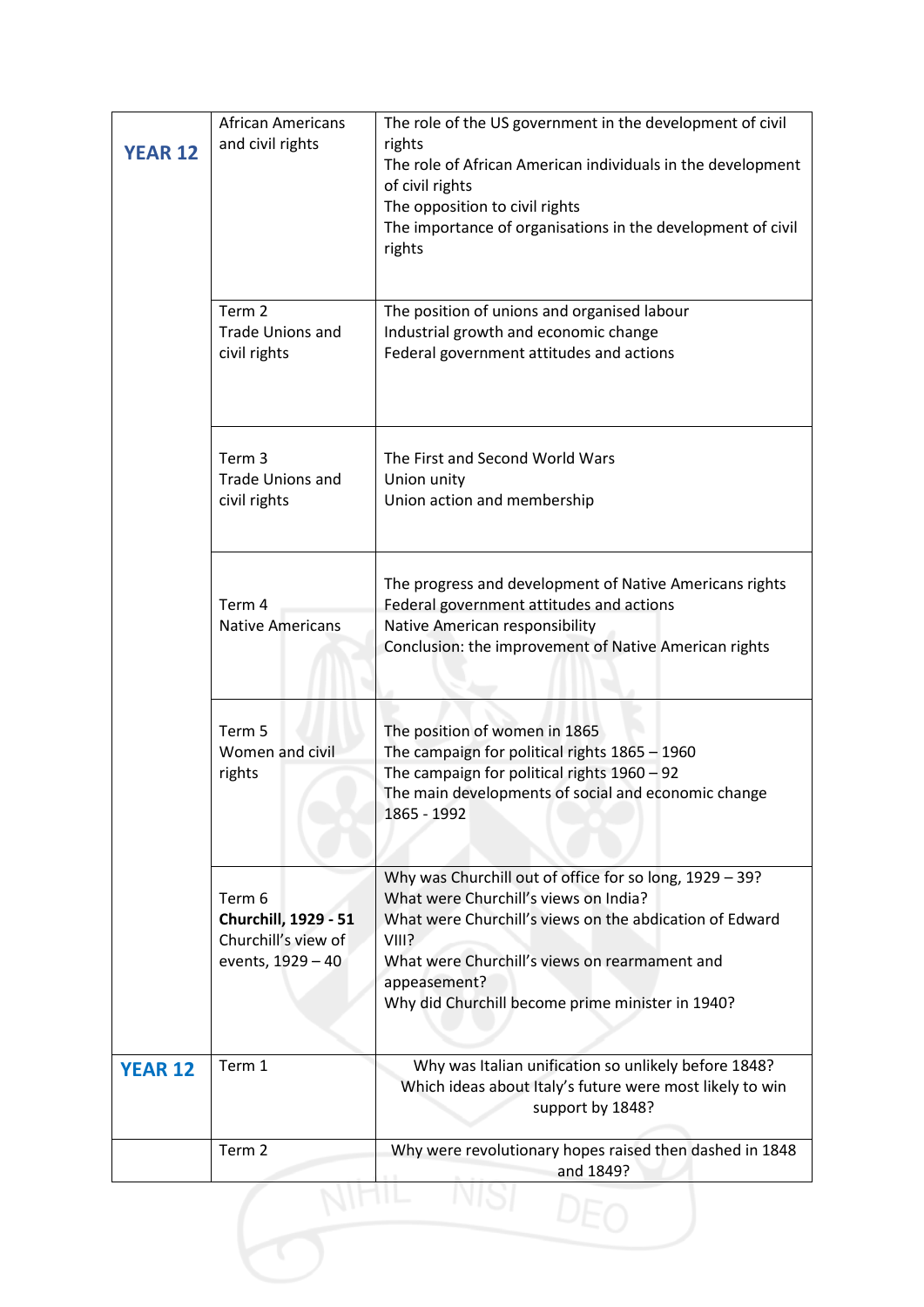|                |                                                                                                                                  | How was Italy united under the leadership of Piedmont<br>between 1848 and 1870?                                                                                                                                                                                                                                                                                                                                                                                                                                                                                                                                                                                                                                                                                                                                                                                                          |
|----------------|----------------------------------------------------------------------------------------------------------------------------------|------------------------------------------------------------------------------------------------------------------------------------------------------------------------------------------------------------------------------------------------------------------------------------------------------------------------------------------------------------------------------------------------------------------------------------------------------------------------------------------------------------------------------------------------------------------------------------------------------------------------------------------------------------------------------------------------------------------------------------------------------------------------------------------------------------------------------------------------------------------------------------------|
|                | Term 3                                                                                                                           | Why did Austria lose her grip on Italy by 1860?<br>Was Cavour's diplomacy the main reason why Piedmont<br>became Italy's leading state by 1860?                                                                                                                                                                                                                                                                                                                                                                                                                                                                                                                                                                                                                                                                                                                                          |
|                | Term 4                                                                                                                           | Why was Garibaldi unable to repeat the miracle in 1862 or<br>1867?                                                                                                                                                                                                                                                                                                                                                                                                                                                                                                                                                                                                                                                                                                                                                                                                                       |
|                | Term 5                                                                                                                           | Was unification a glorious success?                                                                                                                                                                                                                                                                                                                                                                                                                                                                                                                                                                                                                                                                                                                                                                                                                                                      |
|                | Term 6                                                                                                                           | Liberalism, nationalism and radicalism - the founding of a<br>nation.                                                                                                                                                                                                                                                                                                                                                                                                                                                                                                                                                                                                                                                                                                                                                                                                                    |
|                | <b>Topic</b>                                                                                                                     | <b>Key Themes</b>                                                                                                                                                                                                                                                                                                                                                                                                                                                                                                                                                                                                                                                                                                                                                                                                                                                                        |
| <b>YEAR 13</b> | Term 1<br>Churchill as wartime<br>prime Minister                                                                                 | What was Churchill's stance towards the war in 1940?<br>What was special about Churchill's leadership style during<br>the war?<br>What characterised Churchill's relations with his generals?<br>How effective were Churchill's strategic decisions during the<br>war in the Mediterranean?<br>How justified was the bombing of Germany?<br>How important was Churchill's role in the war, 1944 - 45?<br>How important were the reconstruction policies of<br>Churchill's government and what role did he play?<br>Why did Churchill lose office in 1945?                                                                                                                                                                                                                                                                                                                                |
|                | Term 2<br>Churchill and<br>international<br>diplomacy, 1939-51<br><b>Britain, 1951-97</b><br>Conservative<br>domination, 1951-64 | What were Churchill's views on Britain's world and imperial<br>roles?<br>How did Churchill manage his relations with other wartime<br>leaders?<br>What contribution did Churchill make to the wartime<br>international conferences?<br>What were Churchill's plans for post-war Europe and his<br>attitude to post - war Europe and the Empire?<br>What was the significance of the 'iron curtain' speech,<br>1946?<br>Why did the Conservatives win the 1951 election?<br>Why were the Conservatives able to dominate British<br>politics for so long?<br>How important a factor was Conservative leadership in<br>maintaining power?<br>How weak was the Labour Party in the period 1951-60?<br>Why did support for the Conservative Party decline?<br>How successfully did Britain respond to international crises?<br>How close wad the relationship between Britain and the<br>USA? |
|                | Term <sub>3</sub>                                                                                                                | Why did the Labour Party win the 1964 election?                                                                                                                                                                                                                                                                                                                                                                                                                                                                                                                                                                                                                                                                                                                                                                                                                                          |
|                |                                                                                                                                  |                                                                                                                                                                                                                                                                                                                                                                                                                                                                                                                                                                                                                                                                                                                                                                                                                                                                                          |